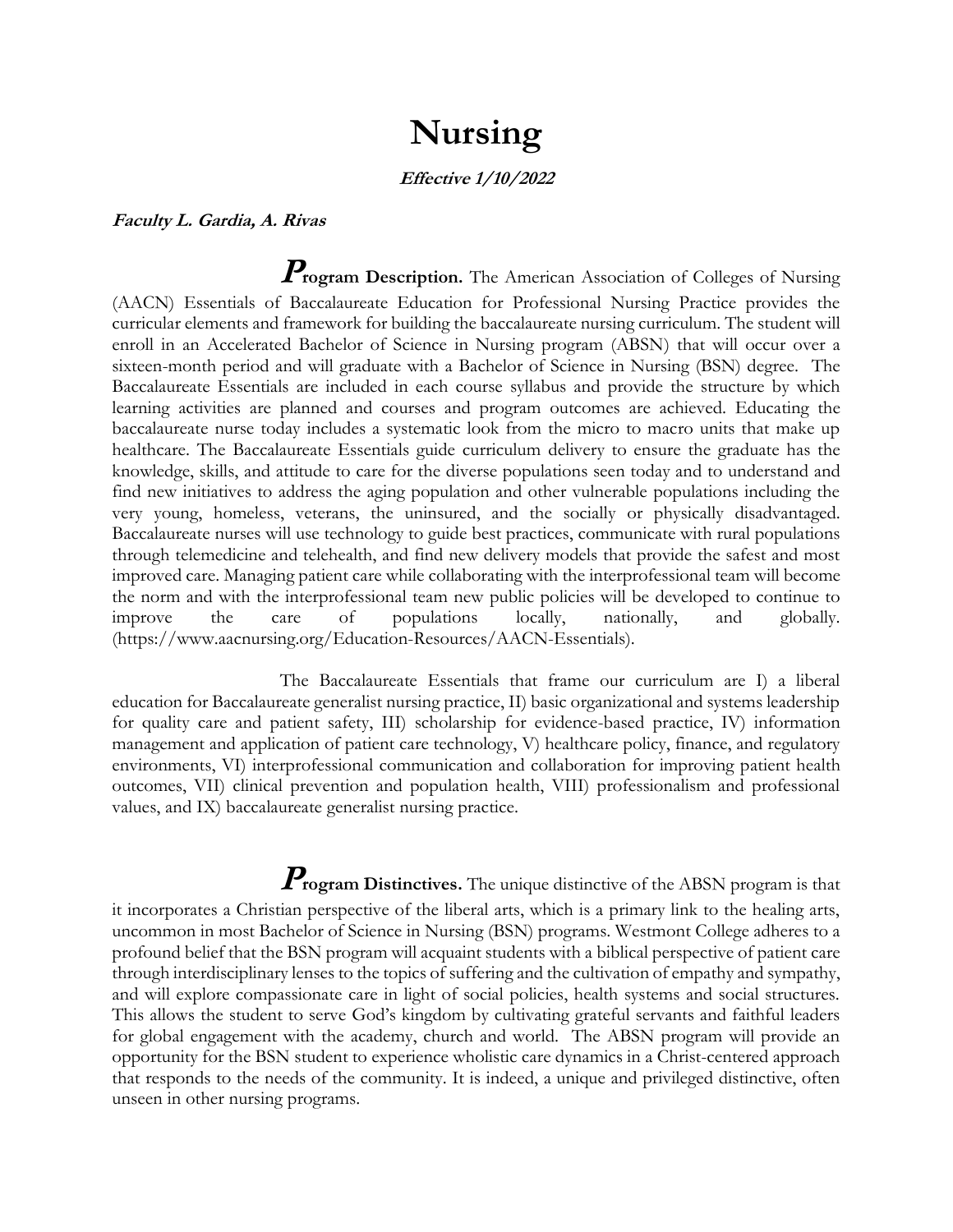**Career choices.** Licensure as a baccalaureate prepared registered nurse opens your opportunities for diversity in care at the individual, community or population level. Roles include manager of patient care in an acute, ambulatory, or home setting, direct patient care delivery in specialties like Obstetrics, Pediatrics, Psychiatric/Mental Health, Intensive Care, Emergency Department and Trauma Services, Surgical Services and others. Baccalaureate registered nurses enjoy leadership positions, informatics, case management, school nursing, and public health nursing with endless possibilities caring for others.

## **Bachelor of Science in Nursing**

### **Core Program Requirements (68 units):**

Nursing Theory and Clinical Practice (51 units) NUR 200 Health Assessment (3) NUR 220 Fundamentals of Nursing (5) NUR 230 Beginning Medical/Surgical/Geriatric Nursing (6) NUR 240 Obstetrical Nursing (5) NUR 250 Pediatric Nursing (5) NUR 265 Psychiatric/Mental Health Nursing (5) NUR 270 Intermediate Medical/Surgical/Geriatric Nursing (6) NUR 285 Advanced Medical/Surgical/Geriatric Nursing (6) NUR 290 Public Health Nursing (5) NUR 295 Nursing Leadership (5)

Professional Reflections (6 units) NUR 260 Nursing Research and Informatics (3) NUR 275 Professional Nursing Roles (3)

Upper-Division Supporting Sciences (6 units) NUR 210 Pathophysiology (3) SOC 200 Understanding My Neighbor: Society, Culture, and Health (3)

Nursing and the Liberal Arts (5 units) PHI 200 Nursing for Human Flourishing (3) NUR 280 Nursing and the Liberal Arts (2)

### **Course Descriptions**

**NUR 200 Health Assessment** (3) The Health Assessment course prepares the learner with the interviewing techniques and skills for a comprehensive biopsychosocial, cultural, religious, and physical assessment. Using palpation, auscultation, percussion, and inspection, a wholistic approach is taken to assess the whole patient.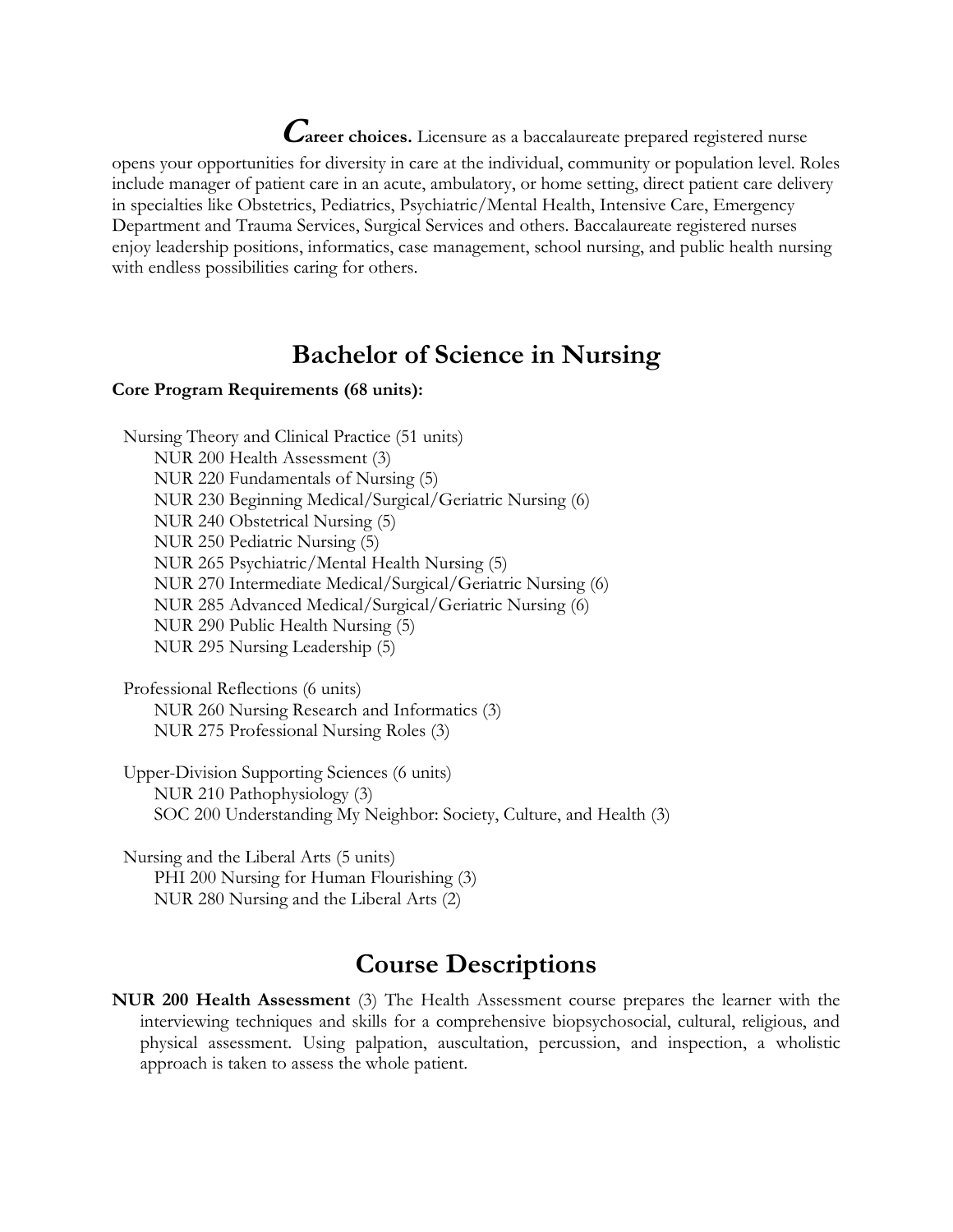- **NUR 210 Pathophysiology** (3) Pathophysiology introduces the student to pathophysiology and disruptions in the normal body functioning in individuals across the life span. Objective and subjective manifestations of common health problems resulting from the environmental, genetic, and stress-related maladaptation's are assessed and analyzed. Assessment findings, diagnostic testing, and interventions for specific health problems are discussed. Pharmacologic treatments for specific health problems are explored.
- **NUR 220 Fundamentals of Nursing** (5) The Fundamentals of Nursing course begins the four-part medical/surgical/geriatric series and introduces the learner to a variety of concepts and topics that provide the foundation of wholistic, patient-centered, and compassionate care. Quality management, ethics, legal, regulatory requirements and internal and external factors that influence nursing practice will be discussed. Evidence-based practice will be described allowing the learner to connect this practice to quality outcomes. The Quality and Safety in Nursing Education framework, used for clinical evaluation, will be fully explained and implemented in the clinical setting for the first clinical rotation. Initial skill development will take place in the skills and simulation lab.
- **NUR 230 Beginning Medical/Surgical/Geriatric Nursing** (6) This is the second in a four-part series of courses on the compassionate care of the medical/surgical/geriatric patient. This course will focus on patient-centered, compassionate care for older adults and elderly patients with chronic conditions in the acute and long-term care setting. Students will learn about the care and interprofessional management of respiratory conditions like asthma and pneumonia, cardiac conditions like hypertension, and basic EKG interpretation, endocrine conditions like diabetes mellitus, disorders of the eye and ear, and the surgical patient including the peri, intra, and postoperative nursing management. Students will learn their role on the interprofessional team as they organize direct care for their patients.
- **NUR 240 Obstetrical Nursing** (5) Wholistic care of the patient and family through childbirth is the focus of NUR 240 Obstetrical Nursing. The role of the registered nurse in the care of the patient during the prenatal, antepartum, intrapartum, and postpartum phase of childbirth will be explained and how the family support system is integrated into this care. The emphasis of this course will be on the healthy woman and newborn but will also include the pathologic processes that can occur during pregnancy and throughout the life of a women.
- **NUR 250 Pediatric Nursing** (5) Wholistic care of the pediatric patient through the stages of growth and development and along the illness to wellness continuum is the focus of NUR 250. The role of the parents during a child's hospitalization, the complex calculation of pediatric medications, play therapy, and common childhood conditions are topics that will be covered. Best practices in the care of children will be emphasized.
- **NUR 260 Nursing Research and Informatics** (3) The nursing research course explores the basics of qualitative, quantitative, and mixed methodology to explore a variety of research designs and frameworks. Research problems, purposes and hypothesis will be explained and nursing students will learn how to write a PICOT question. Students will be exposed to statistical methods for data analysis. Nursing is an evidence-based practice and students will learn the importance of nurses conducting nursing research. This course will also integrate the importance of nursing informatics as a way to measure the outcomes of patient care by tracking, trending, and analyzing the data collected through the electronic medical records and other data collection applications.
- **NUR 265 Psychiatric/Mental Health Nursing** (5) Psychiatric/mental health nursing challenges us to understand the complexities of the brain and human behavior. We are living in an age of fastpaced discoveries in neurobiology, genetics, and psychopharmacology. Researchers continue to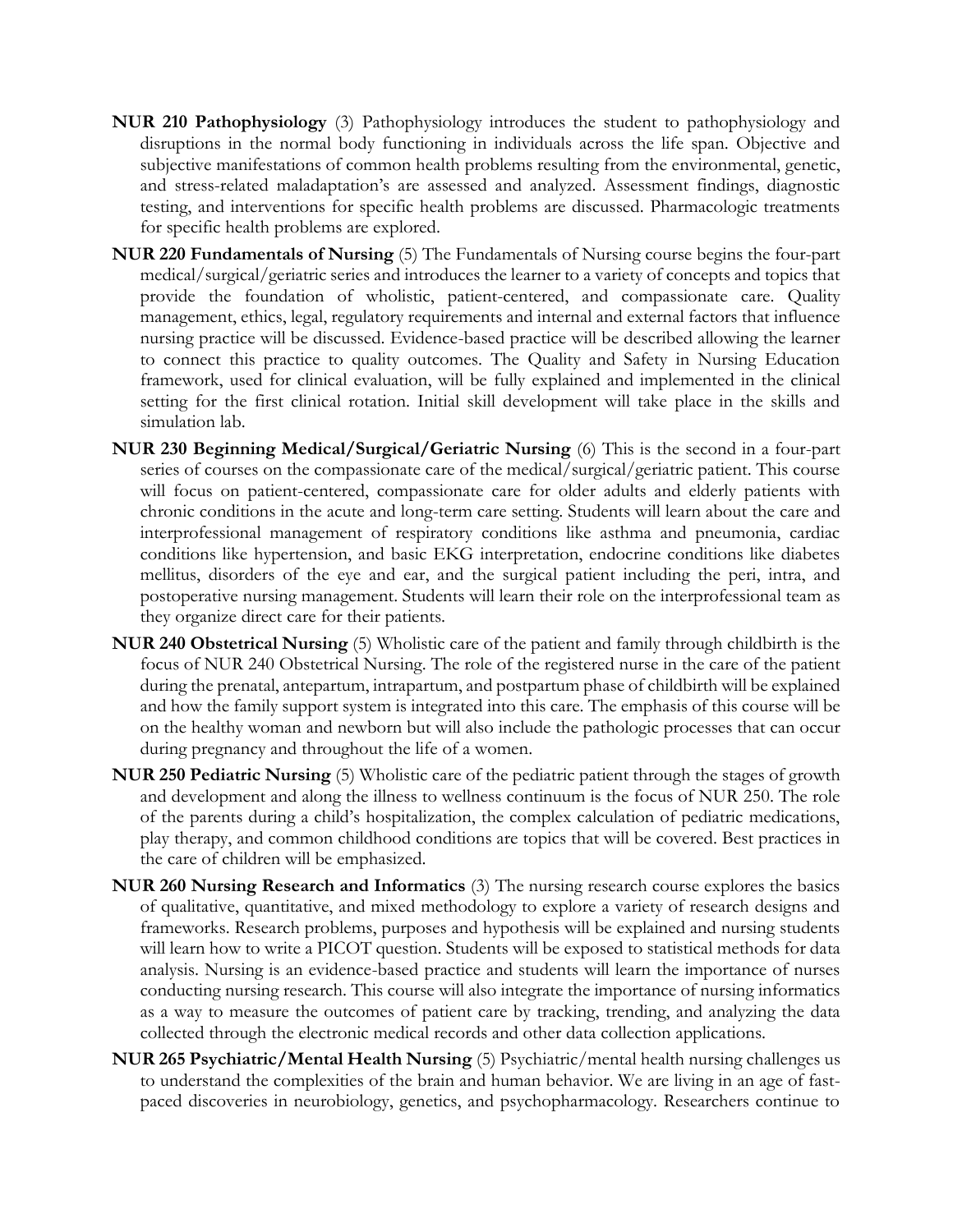seek the most effective evidence-based approaches for patients and their families. This course will introduce the student to the epidemiology, comorbidity, risk factors, and clinical picture of people who live every day with a variety of mental-health conditions. The nursing process is used to formulate care plans for patient and education for their families. Nursing interventions follow the standards set forth in the Psychiatric-Mental Health Nursing: Scope and Standards of Practice (2014). Peggy Halter, PhD, APRN.

- **NUR 270 Intermediate Medical/Surgical/Geriatric Nursing** (6) Intermediate medical/surgical/geriatric nursing is the third in a four-part series of courses that concentrates on the medical/surgical and geriatric care for patients with acute conditions involving the cardiac, genitourinary, gastrointestinal, hematological, and orthopedic injuries and conditions. Students will begin to manage patient care on the interprofessional healthcare team, refine their clinical judgement, and effectively communicate with the patient and their support system with discharge planning.
- **NUR 275 Professional Nursing Roles** (3) Ethics, legal issues, politics and policy, healthcare reform, and quality of patient care will be explored in this course as professional roles are defined and described. Complex societal concerns like health disparities of the under or uninsured populations will be dissected with collegial conversation about possible ideas for change.
- **NUR 280 Nursing and the Liberal Arts** (2) Nursing is a multidisciplinary field which has been long recognized to rely on the natural sciences, behavioral sciences and social sciences. More recently, the field of the medical humanities has shown how the classic humanities (English, history, philosophy, religious studies, art, music, and foreign language) can support and inform health care practice. Therefore, nursing can be enriched by disciplines across the entire breadth of the liberal arts. This seminar is designed to illustrate the connections between nursing or health care and one or more areas of the liberal arts. Different seminars will be offered each semester.
- **NUR 285 Advanced Medical/Surgical/Geriatric Nursing** (6) In the last of the four-part Medical/Surgical/Geriatric Nursing course the student has become the manager and coordinator of care. Patients with multisystem, complex, and emergent conditions will be the focus of this course and clinical experience. Critical thinking and clinical judgement are refined, and all the pieces needed to determine quality, safe, compassionate care are realized. Students will care for up to four patients in the acute care settings.
- **NUR 290 Public Health Nursing** (5) This course provides concepts and topics on the care of an individual, group, community, and population locally, regionally, nationally, and globally. The public health framework is described including care at the primary, secondary, and tertiary levels. Students will develop and refine critical thinking skills on a broader level with systems thinking. This course complies with CCR1491 of the CA Board of Registered Nursing Public Health Certificate and includes 90 hours of patient, family, community and population care in a variety of public health settings.
- **NUR 295 Nursing Leadership** (5) Nursing Leadership will prepare the student nurse for experiences in leadership. Content is diverse and focuses on group dynamics, leadership theories, development of change, conflict and conflict resolution, the economy of healthcare and unit budgets, leading quality improvement initiatives, effective communication to subordinates, staff retention strategies, and policy development for a safe workplace.
- **PHI 200 Nursing for Human Flourishing** (3) An introduction to the main ideas and methods of philosophy and central problems, significant figures in the philosophic tradition, and some of the significant schools of thought. Attention is given to the assessment of world and life views and to the development of a Christian world and life view. This course provides self-reflection to